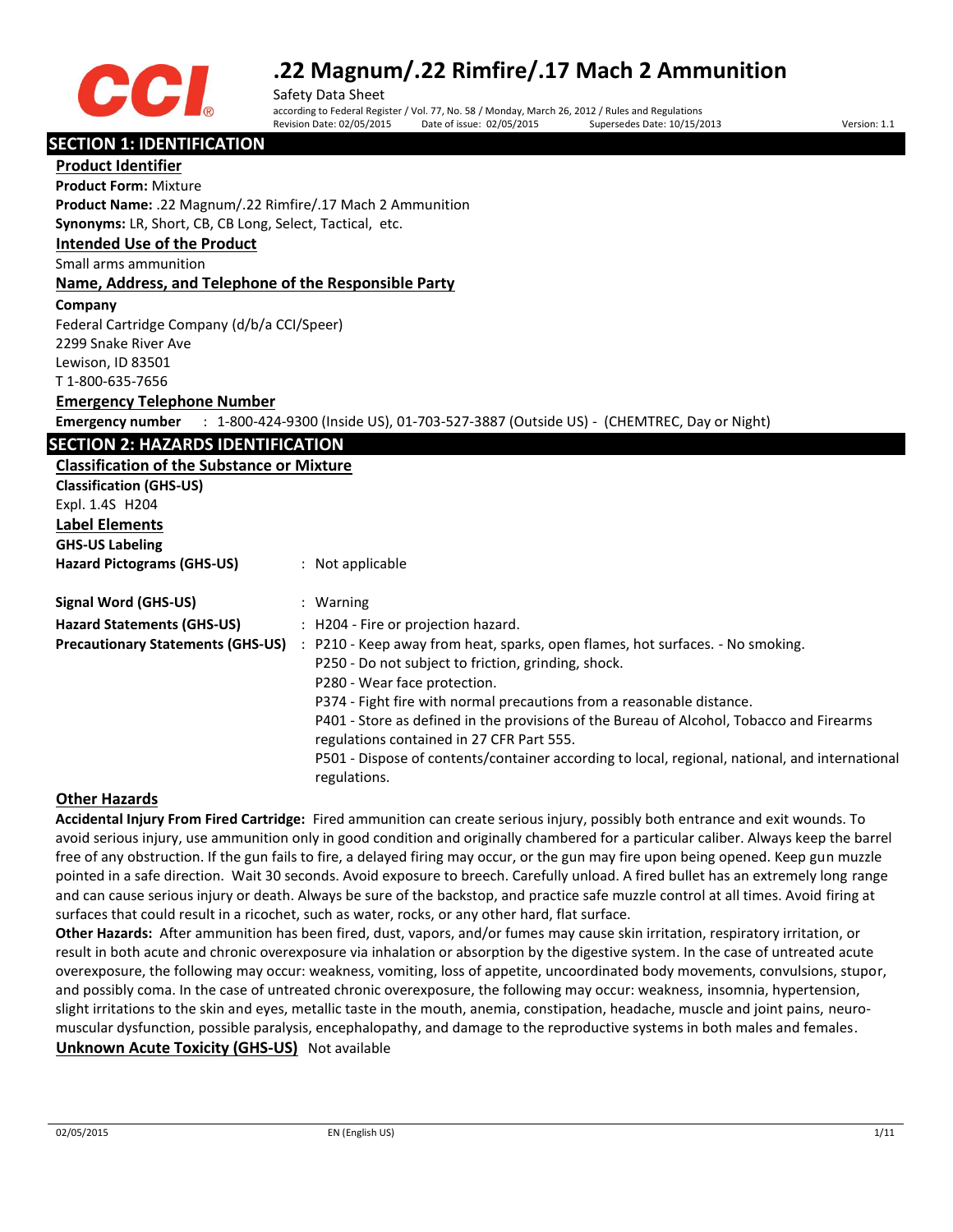Safety Data Sheet

according to Federal Register / Vol. 77, No. 58 / Monday, March 26, 2012 / Rules and Regulations

## **SECTION 3: COMPOSITION/INFORMATION ON INGREDIENTS**

| <b>Mixture</b> |                           |                           |                                             |
|----------------|---------------------------|---------------------------|---------------------------------------------|
| <b>Name</b>    | <b>Product identifier</b> | % (w/w)                   | <b>Classification (GHS-US)</b>              |
| Lead           | (CAS No) 7439-92-1        | $0.1 - 1, 1 - 5, 5 - 10,$ | Not classified                              |
|                |                           | $10 - 30, 30 - 57$        |                                             |
| Zinc           | (CAS No) 7440-66-6        | $7 - 13, 10 - 28$         | Aquatic Acute 1, H400                       |
|                |                           |                           | Aquatic Chronic 1, H410                     |
| Copper         | (CAS No) 7440-50-8        | $0.1 - 1, 1 - 5, 5 - 10,$ | Comb. Dust                                  |
|                |                           | $10 - 21$                 | Aquatic Acute 1, H400                       |
|                |                           |                           | Aquatic Chronic 3, H412                     |
| Nitrocellulose | (CAS No) 9004-70-0        | $4 - 7, 5 - 8$            | Expl. 1.1, H201                             |
|                |                           |                           | Flam. Sol. 1, H228                          |
| Antimony       | (CAS No) 7440-36-0        | $0.1 - 1, 1 - 5$          | Not classified                              |
| Nitroglycerin* | (CAS No) 55-63-0          | $1 - 3$                   | Unst. Expl, H200                            |
|                |                           |                           | Acute Tox. 3 (Oral), H301                   |
|                |                           |                           | Acute Tox. 2 (Dermal), H310                 |
|                |                           |                           | Acute Tox. 2 (Inhalation: dust, mist), H330 |
|                |                           |                           | <b>STOT RE 2, H373</b>                      |
|                |                           |                           | Aquatic Acute 2, H401                       |
|                |                           |                           | Aquatic Chronic 2, H411                     |

\*The hazardous components of this product are encased within a shell and are unlikely to be released under normal handling conditions. Therefore, the health and environmental hazards associated with nitroglycerin do not apply to the product overall. More than one of the ranges of concentration prescribed by Controlled Products Regulations has been used where neccesary due to varying composition.

Full text of H-phrases: see section 16

## **SECTION 4: FIRST AID MEASURES**

## **Description of First Aid Measures**

**General:** Never give anything by mouth to an unconscious person. If you feel unwell, seek medical advice (show the label where possible).

**Inhalation:** When symptoms occur: go into open air and ventilate suspected area.

**Skin Contact:** Wash with plenty of soap and water.

**Eye Contact:** Rinse cautiously with water for several minutes. Remove contact lenses, if present and easy to do. Continue rinsing. **Ingestion:** Rinse mouth. Do NOT induce vomiting.

## **Most Important Symptoms and Effects Both Acute and Delayed**

**General:** None expected under normal conditions of use.

**Inhalation:** Not expected to be a primary route of exposure.

**Skin Contact:** None expected under normal conditions of use.

**Eye Contact:** None expected under normal conditions of use.

**Ingestion:** Ingestion is likely to be harmful or have adverse effects.

**Chronic Symptoms:** None expected under normal conditions of use.

### **Indication of Any Immediate Medical Attention and Special Treatment Needed**

If you feel unwell, seek medical advice (show the label where possible).

## **SECTION 5: FIRE-FIGHTING MEASURES**

#### **Extinguishing Media**

**Suitable Extinguishing Media:** Do NOT fight fire when fire reaches explosives. Fight fire with normal precautions from a reasonable distance.

**Unsuitable Extinguishing Media:** Do not use a heavy water stream. Use of heavy stream of water may spread fire.

#### **Special Hazards Arising From the Substance or Mixture**

**Fire Hazard:** Not considered flammable but may burn at high temperatures.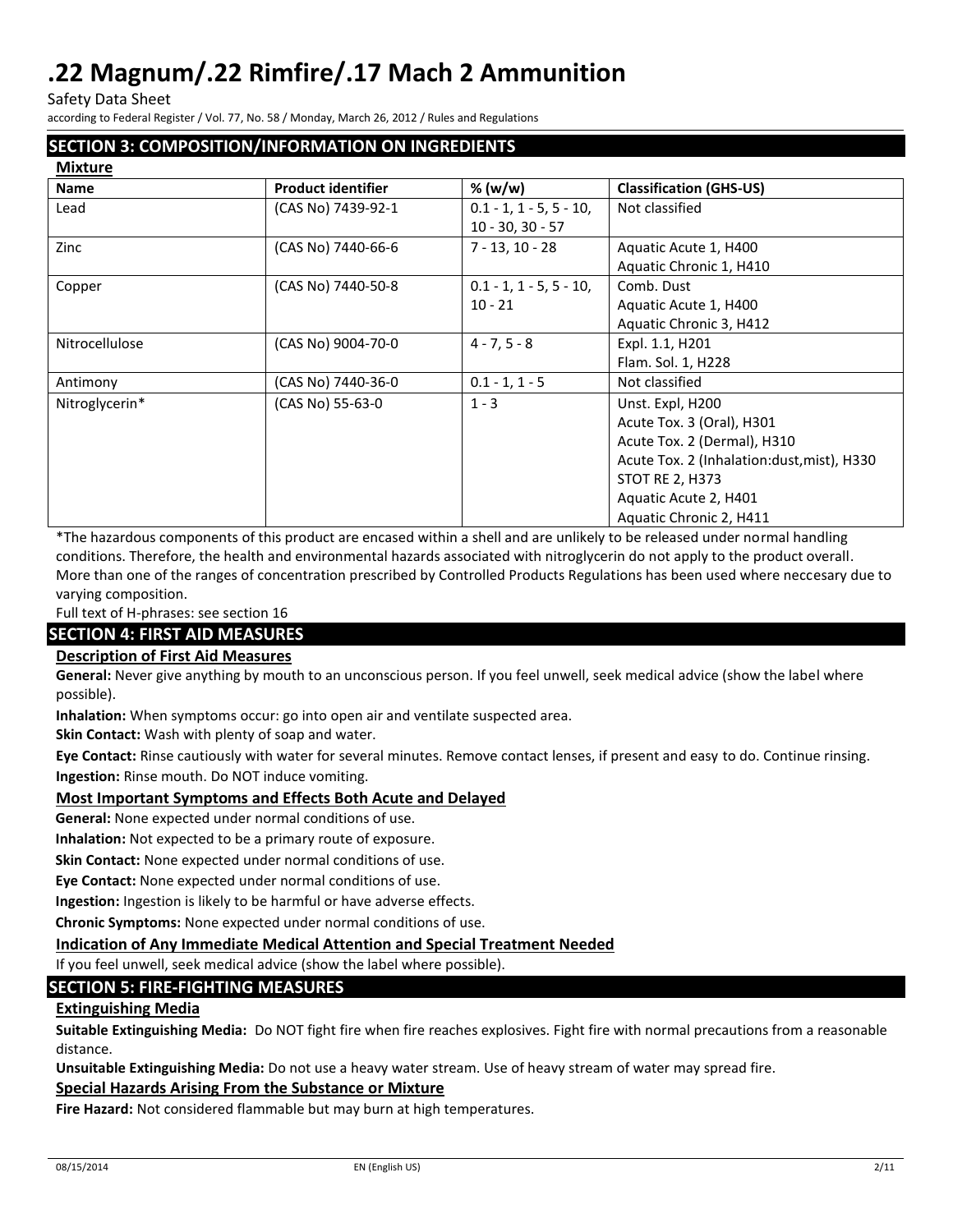Safety Data Sheet

according to Federal Register / Vol. 77, No. 58 / Monday, March 26, 2012 / Rules and Regulations

**Explosion Hazard:** Explosion risk in case of fire. The effects are largely confined to the package and no projection of fragments of appreciable size or range is to be expected. An external fire shall not cause virtually instantaneous explosion of almost the entire contents of the package. Do not expose to heat, or ignition sources as this could cause an explosion. If heated above 200 °C (392 °F) product may explode.

**Reactivity:** Hazardous reactions are unlikely to occur under normal circumstances.

## **Advice for Firefighters**

**Precautionary Measures Fire:** Exercise caution when fighting any chemical fire. If product is unconfined, there is a greater risk for injury from projectiles.

**Firefighting Instructions:** In case of fire: Evacuate area. Fight fire remotely due to the risk of explosion. Use water spray or fog for cooling exposed containers.

**Protection During Firefighting:** Do not enter fire area without proper protective equipment, including respiratory protection.

Hazardous Combustion Products: Carbon oxides (CO, CO<sub>2</sub>). Metal oxides. Fumes.

#### **Reference to Other Sections**

Refer to section 9 for flammability properties.

## **SECTION 6: ACCIDENTAL RELEASE MEASURES**

## **Personal Precautions, Protective Equipment and Emergency Procedures**

**General Measures:** Avoid all unnecessary exposure.

### **For Non-Emergency Personnel**

**Protective Equipment:** Use appropriate personal protection equipment (PPE).

**Emergency Procedures:** Evacuate unnecessary personnel.

**For Emergency Personnel**

**Protective Equipment:** Equip cleanup crew with proper protection.

**Emergency Procedures:** Eliminate ignition sources.

### **Environmental Precautions**

Avoid release to the environment.

## **Methods and Material for Containment and Cleaning Up**

**For Containment:** Dry sweeping can contain spilled product. Use only non-sparking tools.

**Methods for Cleaning Up:** Clear up spills immediately and dispose of waste safely.

### **Reference to Other Sections**

See heading 8, Exposure Controls and Personal Protection.

## **SECTION 7: HANDLING AND STORAGE**

## **Precautions for Safe Handling**

**Precautions for Safe Handling:** Obtain special instructions before use. Wear recommended personal protective equipment. Take precautionary measures against static discharge. Use only non-sparking tools. Keep away from sources of ignition - No smoking. Use grounded electrical/mechanical equipment. Do not drop or crush packages.

**Hygiene Measures:** Handle in accordance with good industrial hygiene and safety procedures. Wash hands and other exposed areas with mild soap and water before eating, drinking, or smoking and again when leaving work.

## **Conditions for Safe Storage, Including Any Incompatibilities**

**Technical Measures:** Store as defined in the Explosives Act of Canada and the provisions of the Bureau of Alcohol, Tobacco and Firearms regulations contained in 27 CFR Part 555. Comply with applicable regulations.

**Storage Conditions:** Store in a dry, cool and well-ventilated place. Keep/Store away from heat sources, ignition sources, and incompatible materials. Keep container closed when not in use. Keep in fireproof place.

**Incompatible Materials:** Strong acids, strong bases, strong oxidizers.

**Special Rules on Packaging:** Keep only in original container.

#### **Specific End Use(s)**

Small arms ammunition.

## **SECTION 8: EXPOSURE CONTROLS/PERSONAL PROTECTION**

## **Control Parameters**

### **Lead (7439-92-1)**

| $-2000$ , $-1000$  |                                             |                          |
|--------------------|---------------------------------------------|--------------------------|
| Mexico             | OEL.<br><b>TWA</b><br>(mg/m <sup>3</sup> )  | $0.15 \,\mathrm{mg/m^3}$ |
| USA<br>HID.<br>AU. | ACGIH<br>√(mg/m <sup>3</sup> ′<br><b>WA</b> | $0.05 \,\mathrm{mg/m^3}$ |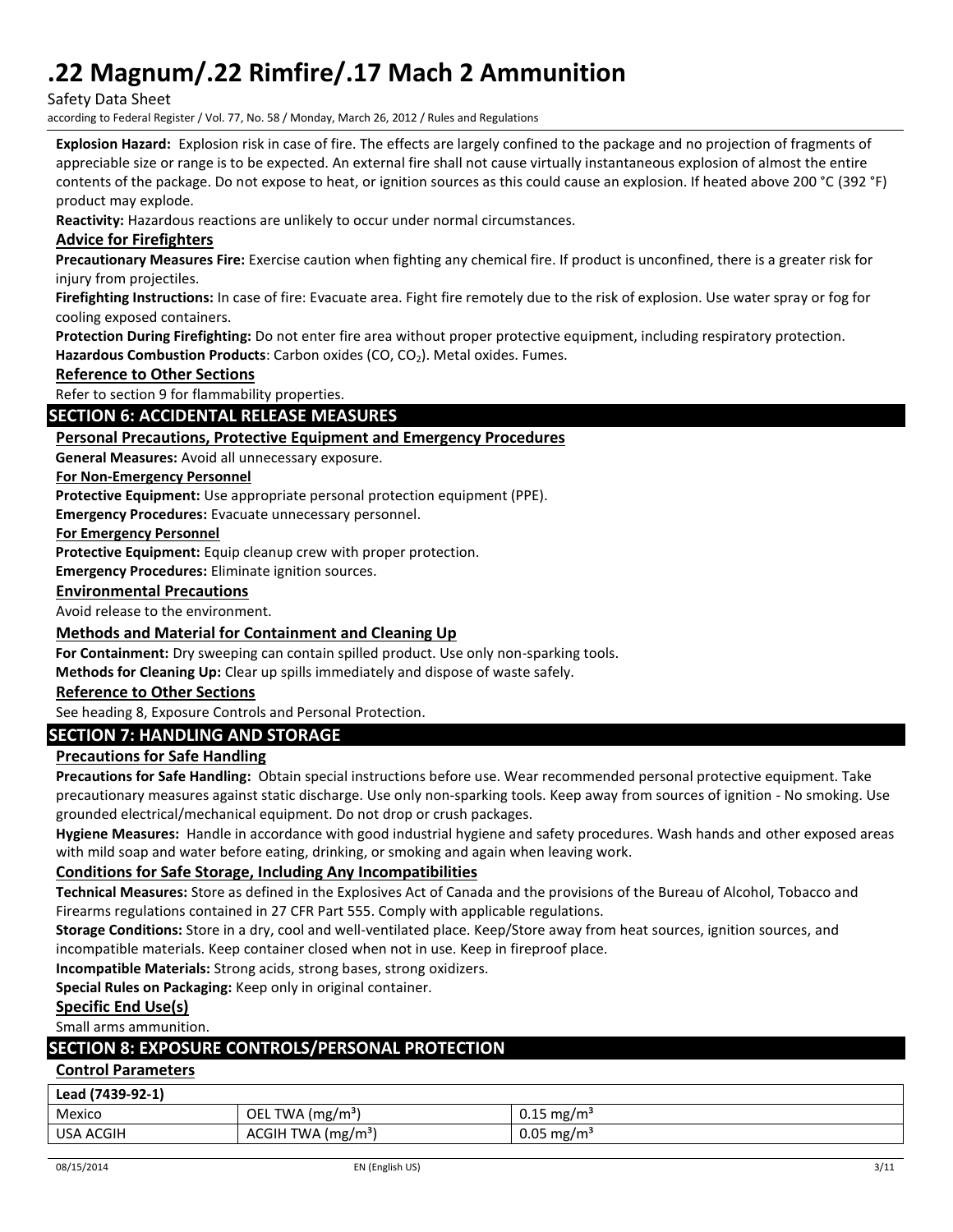Safety Data Sheet

according to Federal Register / Vol. 77, No. 58 / Monday, March 26, 2012 / Rules and Regulations

| USA OSHA                | OSHA PEL (TWA) (mg/m <sup>3</sup> )  | 50 $\mu$ g/m <sup>3</sup>                                             |
|-------------------------|--------------------------------------|-----------------------------------------------------------------------|
| <b>USA NIOSH</b>        | NIOSH REL (TWA) (mg/m <sup>3</sup> ) | $0.050$ mg/m <sup>3</sup>                                             |
| <b>USA IDLH</b>         | US IDLH $(mg/m3)$                    | $100$ mg/m <sup>3</sup>                                               |
| Alberta                 | OEL TWA (mg/m <sup>3</sup> )         | $0.05$ mg/m <sup>3</sup>                                              |
| <b>British Columbia</b> | OEL TWA (mg/m <sup>3</sup> )         | $0.05$ mg/m <sup>3</sup>                                              |
| Manitoba                | OEL TWA (mg/m <sup>3</sup> )         | $0.05$ mg/m <sup>3</sup>                                              |
| <b>New Brunswick</b>    | OEL TWA (mg/m <sup>3</sup> )         | $0.05$ mg/m <sup>3</sup>                                              |
| Newfoundland & Labrador | OEL TWA (mg/m <sup>3</sup> )         | $0.05$ mg/m <sup>3</sup>                                              |
| Nova Scotia             | OEL TWA (mg/m <sup>3</sup> )         | $0.05$ mg/m <sup>3</sup>                                              |
| Nunavut                 | OEL STEL (mg/m <sup>3</sup> )        | $0.45$ mg/m <sup>3</sup>                                              |
| Nunavut                 | OEL TWA (mg/m <sup>3</sup> )         | $0.15$ mg/m <sup>3</sup>                                              |
| Northwest Territories   | OEL STEL (mg/m <sup>3</sup> )        | $0.45$ mg/m <sup>3</sup>                                              |
| Northwest Territories   | OEL TWA (mg/m <sup>3</sup> )         | $0.15$ mg/m <sup>3</sup>                                              |
| Ontario                 | OEL TWA (mg/m <sup>3</sup> )         | 0.05 mg/m <sup>3</sup> (applies to workplaces to which the designated |
|                         |                                      | substances regulation does not apply)                                 |
| Prince Edward Island    | OEL TWA (mg/m <sup>3</sup> )         | $0.05$ mg/m <sup>3</sup>                                              |
| Québec                  | VEMP (mg/m <sup>3</sup> )            | $0.05$ mg/m <sup>3</sup>                                              |
| Saskatchewan            | OEL STEL (mg/m <sup>3</sup> )        | $0.15$ mg/m <sup>3</sup>                                              |
| Saskatchewan            | OEL TWA (mg/m <sup>3</sup> )         | $0.05$ mg/m <sup>3</sup>                                              |
| Yukon                   | OEL STEL (mg/m <sup>3</sup> )        | $0.45$ mg/m <sup>3</sup>                                              |
| Yukon                   | OEL TWA (mg/m <sup>3</sup> )         | $0.15$ mg/m <sup>3</sup>                                              |
| Copper (7440-50-8)      |                                      |                                                                       |
| Mexico                  | OEL TWA (mg/m <sup>3</sup> )         | $1 \text{ mg/m}^3$                                                    |
| Mexico                  | OEL STEL (mg/m <sup>3</sup> )        | 2 mg/ $m3$                                                            |
| <b>USA ACGIH</b>        | ACGIH TWA (mg/m <sup>3</sup> )       | $0.2 \text{ mg/m}^3$                                                  |
| USA OSHA                | OSHA PEL (TWA) (mg/m <sup>3</sup> )  | 1 mg/m <sup>3</sup>                                                   |
| <b>USA NIOSH</b>        | NIOSH REL (TWA) (mg/m <sup>3</sup> ) | $0.1 \text{ mg/m}^3$                                                  |
| <b>USA IDLH</b>         | US IDLH (mg/m <sup>3</sup> )         | 100 mg/m $3$                                                          |
| Alberta                 | OEL TWA (mg/m <sup>3</sup> )         | $1 \text{ mg/m}^3$                                                    |
| <b>British Columbia</b> | OEL TWA (mg/m <sup>3</sup> )         | $0.2 \text{ mg/m}^3$                                                  |
| Manitoba                | OEL TWA (mg/m <sup>3</sup> )         | $0.2$ mg/m <sup>3</sup>                                               |
| <b>New Brunswick</b>    | OEL TWA (mg/m <sup>3</sup> )         | $1$ mg/m <sup>3</sup>                                                 |
| Newfoundland & Labrador | OEL TWA (mg/m <sup>3</sup> )         | $0.2 \text{ mg/m}^3$                                                  |
| Nova Scotia             | OEL TWA (mg/m <sup>3</sup> )         | $0.2 \text{ mg/m}^3$                                                  |
| Nunavut                 | OEL STEL (mg/m <sup>3</sup> )        | $2 \text{ mg/m}^3$                                                    |
| Nunavut                 | OEL TWA (mg/m <sup>3</sup> )         | $1 \text{ mg/m}^3$                                                    |
| Northwest Territories   | OEL STEL (mg/m <sup>3</sup> )        | 2 mg/ $m3$                                                            |
| Northwest Territories   | OEL TWA (mg/m <sup>3</sup> )         | $1 \text{ mg/m}^3$                                                    |
| Ontario                 | OEL TWA (mg/m <sup>3</sup> )         | $1 \text{ mg/m}^3$                                                    |
| Prince Edward Island    | OEL TWA (mg/m <sup>3</sup> )         | $0.2 \text{ mg/m}^3$                                                  |
| Québec                  | VEMP ( $mg/m3$ )                     | $1 \text{ mg/m}^3$                                                    |
| Saskatchewan            | OEL STEL (mg/m <sup>3</sup> )        | 3 mg/ $m3$                                                            |
| Saskatchewan            | OEL TWA (mg/m <sup>3</sup> )         | $1 \text{ mg/m}^3$                                                    |
| Yukon                   | OEL STEL (mg/m <sup>3</sup> )        | 2 mg/m $\overline{3}$                                                 |
| Yukon                   | OEL TWA (mg/m <sup>3</sup> )         | $1 \text{ mg/m}^3$                                                    |
|                         |                                      |                                                                       |
| Nitroglycerin (55-63-0) | OEL TWA (mg/m <sup>3</sup> )         |                                                                       |
| Mexico                  | OEL TWA (ppm)                        | $0.5 \text{ mg/m}^3$<br>$0.05$ ppm                                    |
| Mexico                  |                                      |                                                                       |
| Mexico                  | OEL STEL (mg/m <sup>3</sup> )        | $1 \text{ mg/m}^3$                                                    |
| Mexico                  | OEL STEL (ppm)                       | $0.1$ ppm                                                             |
| <b>USA ACGIH</b>        | ACGIH TWA (ppm)                      | 0.05 ppm                                                              |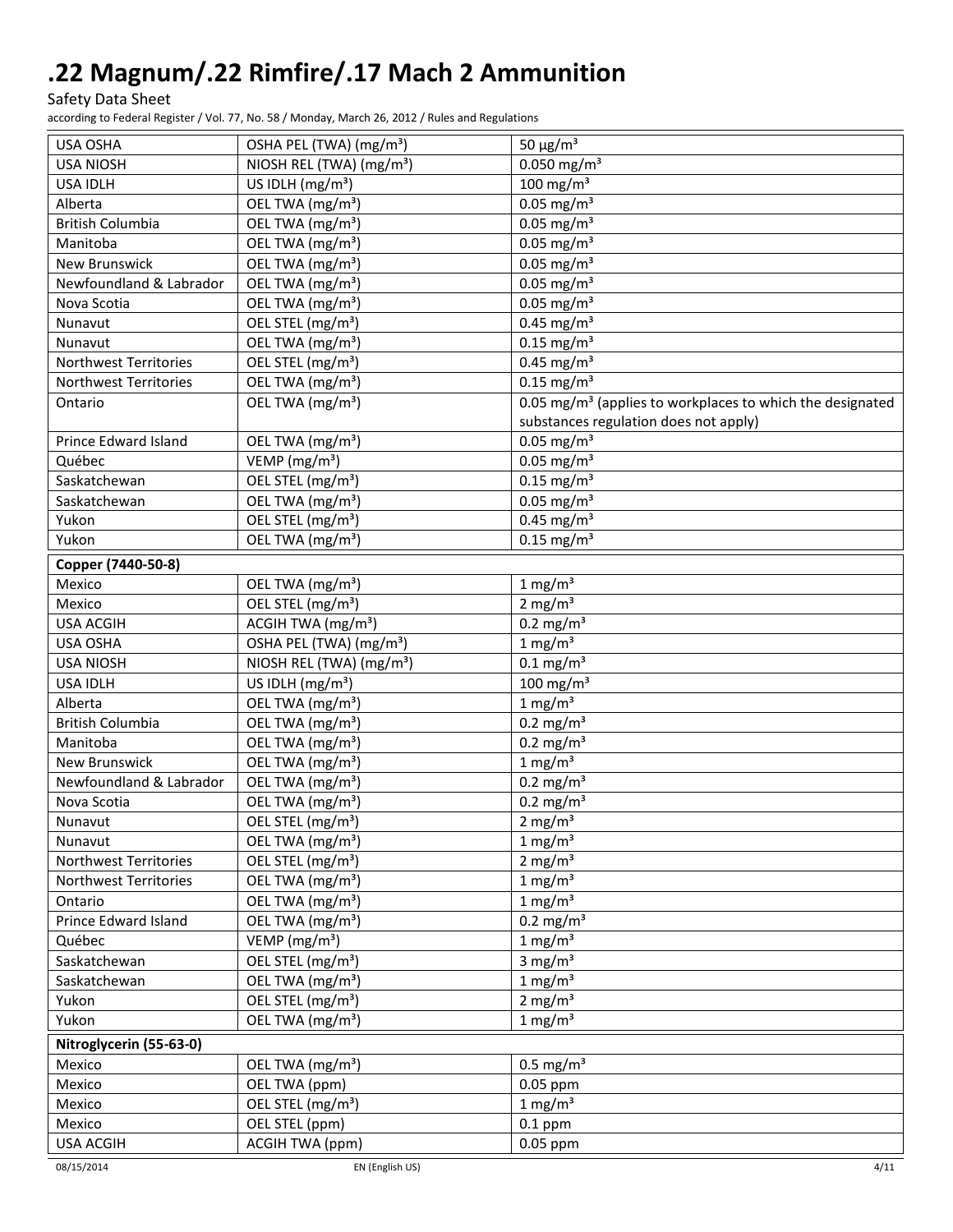Safety Data Sheet

according to Federal Register / Vol. 77, No. 58 / Monday, March 26, 2012 / Rules and Regulations

| USA OSHA                     | OSHA PEL (Ceiling) (mg/m <sup>3</sup> ) | $2 \text{ mg/m}^3$       |
|------------------------------|-----------------------------------------|--------------------------|
| <b>USA OSHA</b>              | OSHA PEL (Ceiling) (ppm)                | $0.2$ ppm                |
| <b>USA NIOSH</b>             | NIOSH REL (STEL) (mg/m <sup>3</sup> )   | $0.1$ mg/m <sup>3</sup>  |
| <b>USA IDLH</b>              | US IDLH (mg/m <sup>3</sup> )            | 75 mg/ $m3$              |
| Alberta                      | OEL TWA (mg/m <sup>3</sup> )            | $0.5$ mg/m <sup>3</sup>  |
| Alberta                      | OEL TWA (ppm)                           | 0.05 ppm                 |
| <b>British Columbia</b>      | OEL TWA (ppm)                           | 0.05 ppm                 |
| Manitoba                     | OEL TWA (ppm)                           | 0.05 ppm                 |
| New Brunswick                | OEL TWA (mg/m <sup>3</sup> )            | $0.46$ mg/m <sup>3</sup> |
| New Brunswick                | OEL TWA (ppm)                           | 0.05 ppm                 |
| Newfoundland & Labrador      | OEL TWA (ppm)                           | 0.05 ppm                 |
| Nova Scotia                  | OEL TWA (ppm)                           | 0.05 ppm                 |
| Nunavut                      | OEL STEL (mg/m <sup>3</sup> )           | $0.46$ mg/m <sup>3</sup> |
| Nunavut                      | OEL STEL (ppm)                          | 0.05 ppm                 |
| Nunavut                      | OEL TWA (mg/m <sup>3</sup> )            | $1.9$ mg/m <sup>3</sup>  |
| Nunavut                      | OEL TWA (ppm)                           | $0.02$ ppm               |
| Northwest Territories        | OEL STEL (mg/m <sup>3</sup> )           | $0.46$ mg/m <sup>3</sup> |
| <b>Northwest Territories</b> | OEL STEL (ppm)                          | 0.05 ppm                 |
| Northwest Territories        | OEL TWA (mg/m <sup>3</sup> )            | $1.9$ mg/m <sup>3</sup>  |
| Northwest Territories        | OEL TWA (ppm)                           | $0.02$ ppm               |
| Ontario                      | OEL TWA (ppm)                           | 0.05 ppm                 |
| <b>Prince Edward Island</b>  | OEL TWA (ppm)                           | 0.05 ppm                 |
| Québec                       | PLAFOND (mg/m <sup>3</sup> )            | $1.86$ mg/m <sup>3</sup> |
| Québec                       | PLAFOND (ppm)                           | $0.2$ ppm                |
| Saskatchewan                 | OEL STEL (ppm)                          | $0.15$ ppm               |
| Saskatchewan                 | OEL TWA (ppm)                           | 0.05 ppm                 |
| Yukon                        | OEL STEL (mg/m <sup>3</sup> )           | 2 mg/ $m3$               |
| Yukon                        | OEL STEL (ppm)                          | $0.2$ ppm                |
| Yukon                        | OEL TWA (mg/m <sup>3</sup> )            | 2 mg/ $m3$               |
| Yukon                        | OEL TWA (ppm)                           | $0.2$ ppm                |
| Antimony (7440-36-0)         |                                         |                          |
| Mexico                       | OEL TWA (mg/m <sup>3</sup> )            | $0.5$ mg/m <sup>3</sup>  |
| <b>USA ACGIH</b>             | ACGIH TWA (mg/m <sup>3</sup> )          | $0.5$ mg/m <sup>3</sup>  |
| USA OSHA                     | OSHA PEL (TWA) (mg/m <sup>3</sup> )     | $0.5$ mg/m <sup>3</sup>  |
| <b>USA NIOSH</b>             | NIOSH REL (TWA) (mg/m <sup>3</sup> )    | $0.5 \text{ mg/m}^3$     |
| USA IDLH                     | US IDLH $(mg/m3)$                       | 50 mg/m $3$              |
| Alberta                      | OEL TWA (mg/m <sup>3</sup> )            | $0.5$ mg/m <sup>3</sup>  |
| <b>British Columbia</b>      | OEL TWA (mg/m <sup>3</sup> )            | $0.5$ mg/m <sup>3</sup>  |
| Manitoba                     | OEL TWA (mg/m <sup>3</sup> )            | $0.5$ mg/m <sup>3</sup>  |
| New Brunswick                | OEL TWA (mg/m <sup>3</sup> )            | $0.5$ mg/m <sup>3</sup>  |
| Newfoundland & Labrador      | OEL TWA (mg/m <sup>3</sup> )            | $0.5$ mg/m <sup>3</sup>  |
| Nova Scotia                  | OEL TWA (mg/m <sup>3</sup> )            | $0.5$ mg/m <sup>3</sup>  |
| Nunavut                      | OEL STEL (mg/m <sup>3</sup> )           | 1.5 mg/ $m3$             |
| Nunavut                      | OEL TWA (mg/m <sup>3</sup> )            | $0.5$ mg/m <sup>3</sup>  |
| Northwest Territories        | OEL STEL (mg/m <sup>3</sup> )           | 1.5 mg/ $m3$             |
| Northwest Territories        | OEL TWA (mg/m <sup>3</sup> )            | $0.5$ mg/m <sup>3</sup>  |
| Ontario                      | OEL TWA (mg/m <sup>3</sup> )            | $0.5$ mg/m <sup>3</sup>  |
| Prince Edward Island         | OEL TWA (mg/m <sup>3</sup> )            | $0.5$ mg/m <sup>3</sup>  |
| Québec                       | VEMP (mg/m <sup>3</sup> )               | $0.5$ mg/m <sup>3</sup>  |
| Saskatchewan                 | OEL STEL (mg/m <sup>3</sup> )           | 1.5 mg/ $m3$             |
| Saskatchewan                 | OEL TWA (mg/m <sup>3</sup> )            | $0.5 \text{ mg/m}^3$     |
| 08/15/2014                   | EN (English US)                         | 5/11                     |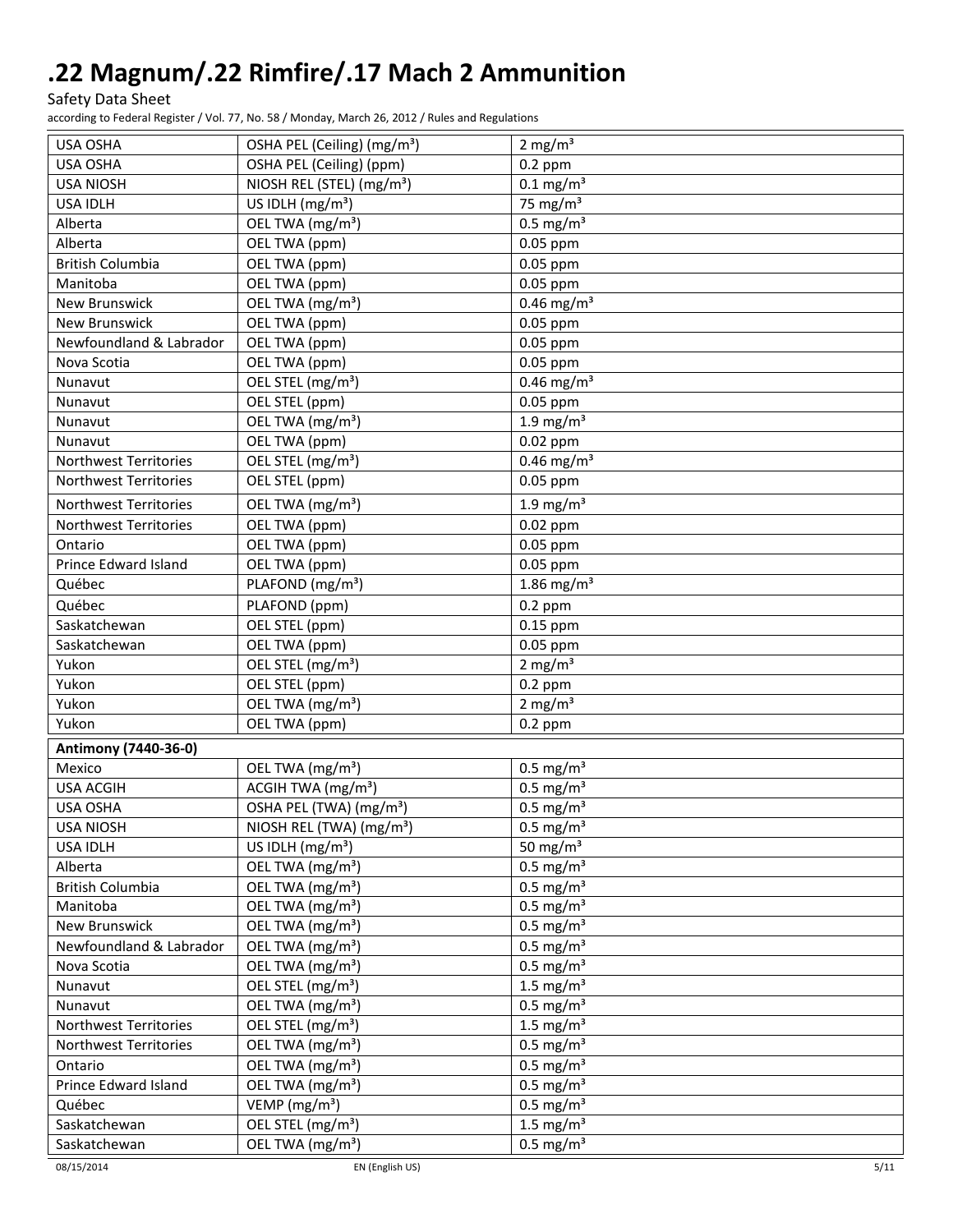Safety Data Sheet

according to Federal Register / Vol. 77, No. 58 / Monday, March 26, 2012 / Rules and Regulations

| Yukon | <b>OEL STEL</b><br>(mg/m <sup>3</sup>     | $- -$<br>mg/m <sup>3</sup><br><u>v. J J</u> |
|-------|-------------------------------------------|---------------------------------------------|
| Yukon | OEL<br><b>TWA</b><br>A (mg/m <sup>s</sup> | $0.5 \text{ mg/m}^3$                        |

## **Exposure Controls**

**Appropriate Engineering Controls:** Ensure all national/local regulations are observed.

**Personal Protective Equipment:** Safety glasses. Face shield. Head/neck protection.



**Materials for Protective Clothing:** Not required for normal conditions of use.

**Hand Protection:** Not required for normal conditions of use.

**Eye Protection:** In case of projectile hazard: Safety glasses. Face shield.

**Skin and Body Protection:** Not required for normal conditions of use.

**Respiratory Protection:** Use a NIOSH-approved respirator or self-contained breathing apparatus whenever exposure may exceed established Occupational Exposure Limits.

**Environmental Exposure Controls:** Do not allow the product to be released into the environment.

**Consumer Exposure Controls:** Do not eat, drink or smoke during use. If noise levels exceed OSHA limits while firing this product, use hearing protection in accordance with OSHA's Hearing Conservation Standard, 29 CFR 1910.95.

## **SECTION 9: PHYSICAL AND CHEMICAL PROPERTIES**

**Information on Basic Physical and Chemical Properties**

| <b>Physical State</b>       |                                                          | $\ddot{\cdot}$       | Solid                                             |
|-----------------------------|----------------------------------------------------------|----------------------|---------------------------------------------------|
| Appearance                  |                                                          |                      | Not available                                     |
| Odor                        |                                                          |                      | Not available                                     |
| <b>Odor Threshold</b>       |                                                          |                      | Not available                                     |
| рH                          |                                                          |                      | Not available                                     |
| <b>Evaporation Rate</b>     |                                                          |                      | Not available                                     |
| <b>Melting Point</b>        |                                                          |                      | Not available                                     |
| <b>Freezing Point</b>       |                                                          |                      | Not available                                     |
| <b>Boiling Point</b>        |                                                          |                      | Not available                                     |
| <b>Flash Point</b>          |                                                          |                      | Not available                                     |
|                             | <b>Auto-ignition Temperature</b>                         |                      | Not available                                     |
|                             | <b>Decomposition Temperature</b>                         |                      | Not available                                     |
|                             | Flammability (solid, gas)                                |                      | Not available                                     |
|                             | <b>Lower Flammable Limit</b>                             |                      | Not available                                     |
|                             | <b>Upper Flammable Limit</b>                             |                      | Not available                                     |
| <b>Vapor Pressure</b>       |                                                          |                      | Not available                                     |
|                             | <b>Relative Vapor Density at 20 °C</b>                   |                      | Not available                                     |
| <b>Relative Density</b>     |                                                          |                      | Not available                                     |
| <b>Specific Gravity</b>     |                                                          |                      | Not available                                     |
| Solubility                  |                                                          |                      | Not available                                     |
|                             | Partition coefficient: n-octanol/water                   |                      | Not available                                     |
| <b>Viscosity</b>            |                                                          |                      | Not available                                     |
| <b>Explosive properties</b> |                                                          |                      | Explosive; fire, blast or projection hazard       |
|                             | <b>Explosion Data - Sensitivity to Mechanical Impact</b> | $\ddot{\phantom{a}}$ | Sensitive to mechanical impact                    |
|                             | <b>Explosion Data - Sensitivity to Static Discharge</b>  |                      | Static discharge could act as an ignition source. |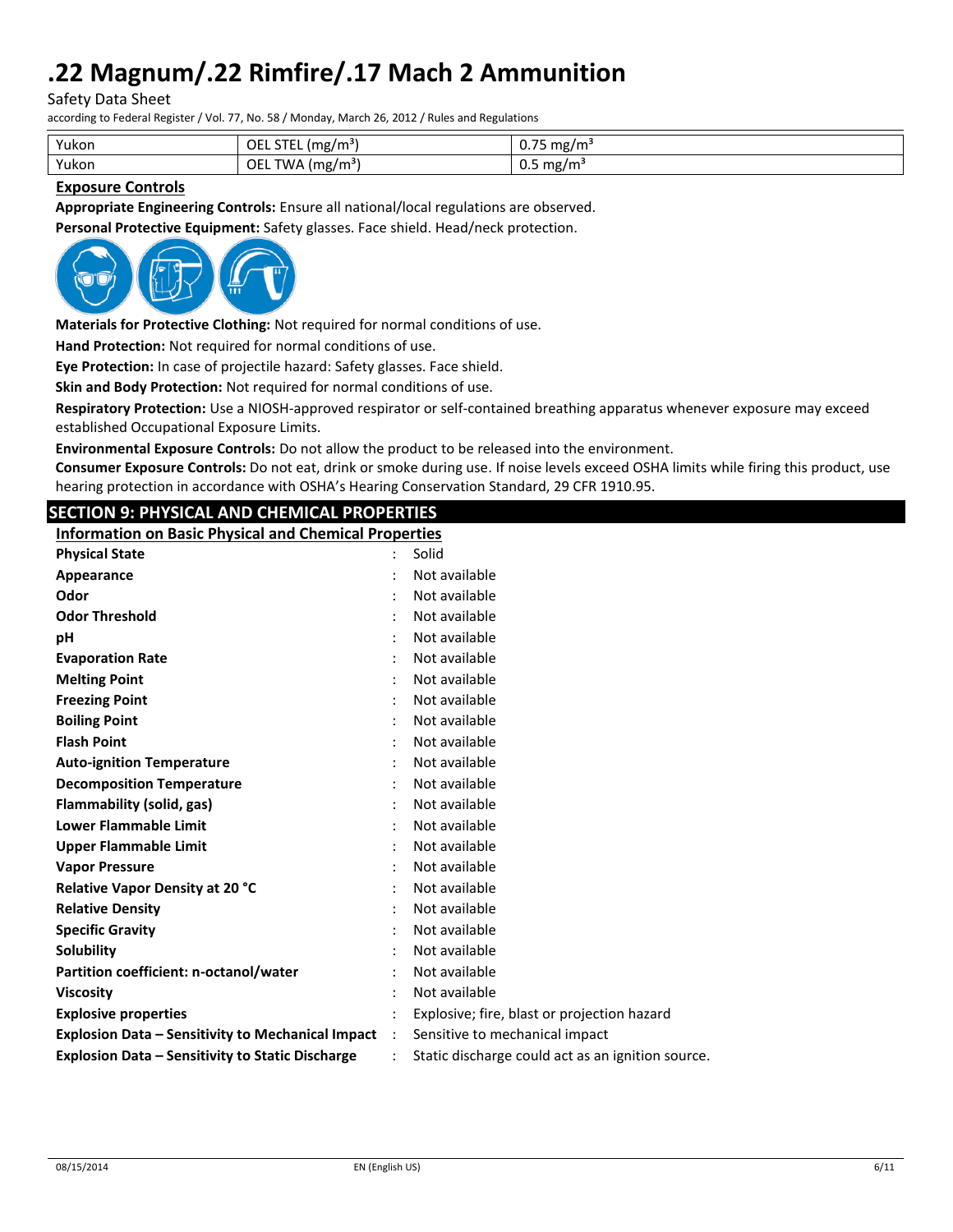Safety Data Sheet

according to Federal Register / Vol. 77, No. 58 / Monday, March 26, 2012 / Rules and Regulations

## **SECTION 10: STABILITY AND REACTIVITY**

**Reactivity:** Hazardous reactions are unlikely to occur under normal circumstances.

**Chemical Stability:** Stable under recommended handling and storage conditions (see section 7). However, because of the design of ammunition and its components, partial detonation upon impact or intense heat may occur. Mass detonation will not occur.

**Possibility of Hazardous Reactions:** Hazardous polymerization will not occur.

**Conditions to Avoid:** Direct sunlight. Extremely high or low temperatures. Heat. Sparks. Open flame. Overheating.

**Incompatible Materials:** Strong acids. Strong bases. Strong oxidizers.

**Hazardous Decomposition Products:** Metal oxides.

## **SECTION 11: TOXICOLOGICAL INFORMATION**

## **Information on Toxicological Effects - Product**

**Acute Toxicity:** Not classified

**LD50 and LC50 Data:** Not available

**Skin Corrosion/Irritation:** Not classified

**Serious Eye Damage/Irritation:** Not classified

**Respiratory or Skin Sensitization:** Not classified

**Germ Cell Mutagenicity:** Not classified

**Teratogenicity:** Not classified

**Carcinogenicity:** Not classified

**Specific Target Organ Toxicity (Repeated Exposure):** Not classified

**Reproductive Toxicity:** Not classified

**Specific Target Organ Toxicity (Single Exposure):** Not classified

**Aspiration Hazard:** Not classified

**Symptoms/Injuries After Inhalation:** Not expected to be a primary route of exposure.

**Symptoms/Injuries After Skin Contact:** None expected under normal conditions of use.

**Symptoms/Injuries After Eye Contact:** None expected under normal conditions of use.

**Symptoms/Injuries After Ingestion:** Ingestion is likely to be harmful or have adverse effects.

**Chronic Symptoms:** None expected under normal conditions of use.

## **Information on Toxicological Effects - Ingredient(s)**

**LD50 and LC50 Data:**

| Nitrocellulose (9004-70-0)             |                                                |  |
|----------------------------------------|------------------------------------------------|--|
| LD50 Oral Rat                          | 5000 mg/kg                                     |  |
| Nitroglycerin (55-63-0)                |                                                |  |
| LD50 Oral Rat                          | $105 \text{ mg/kg}$                            |  |
| LD50 Dermal Rabbit                     | $>$ 280 mg/kg                                  |  |
| ATE US (dust, mist)                    | $0.05$ mg/l/4h                                 |  |
| Antimony (7440-36-0)                   |                                                |  |
| LD50 Oral Rat                          | $100$ mg/kg                                    |  |
| Lead (7439-92-1)                       |                                                |  |
| <b>IARC Group</b>                      | 2A                                             |  |
| National Toxicity Program (NTP) Status | Reasonably anticipated to be Human Carcinogen. |  |
| SECTION 12: ECOLOGICAL INFORMATION     |                                                |  |

## AL INFORM**I**

**Toxicity** Not classified

| Nitroglycerin (55-63-0)              |                                                                                      |
|--------------------------------------|--------------------------------------------------------------------------------------|
| LC50 Fish 1                          | 0.87 - 3.25 mg/l (Exposure time: 96 h - Species: Lepomis macrochirus [flow-through]) |
| EC50 Daphnia 1                       | 46 - 55 mg/l (Exposure time: 48 h - Species: Daphnia magna)                          |
| LC 50 Fish 2                         | 0.87 - 2.21 mg/l (Exposure time: 96 h - Species: Lepomis macrochirus [static])       |
| EC50 Daphnia 2                       | 38 - 55 mg/l (Exposure time: 48 h - Species: Daphnia magna [Static])                 |
| <b>Persistence and Degradability</b> |                                                                                      |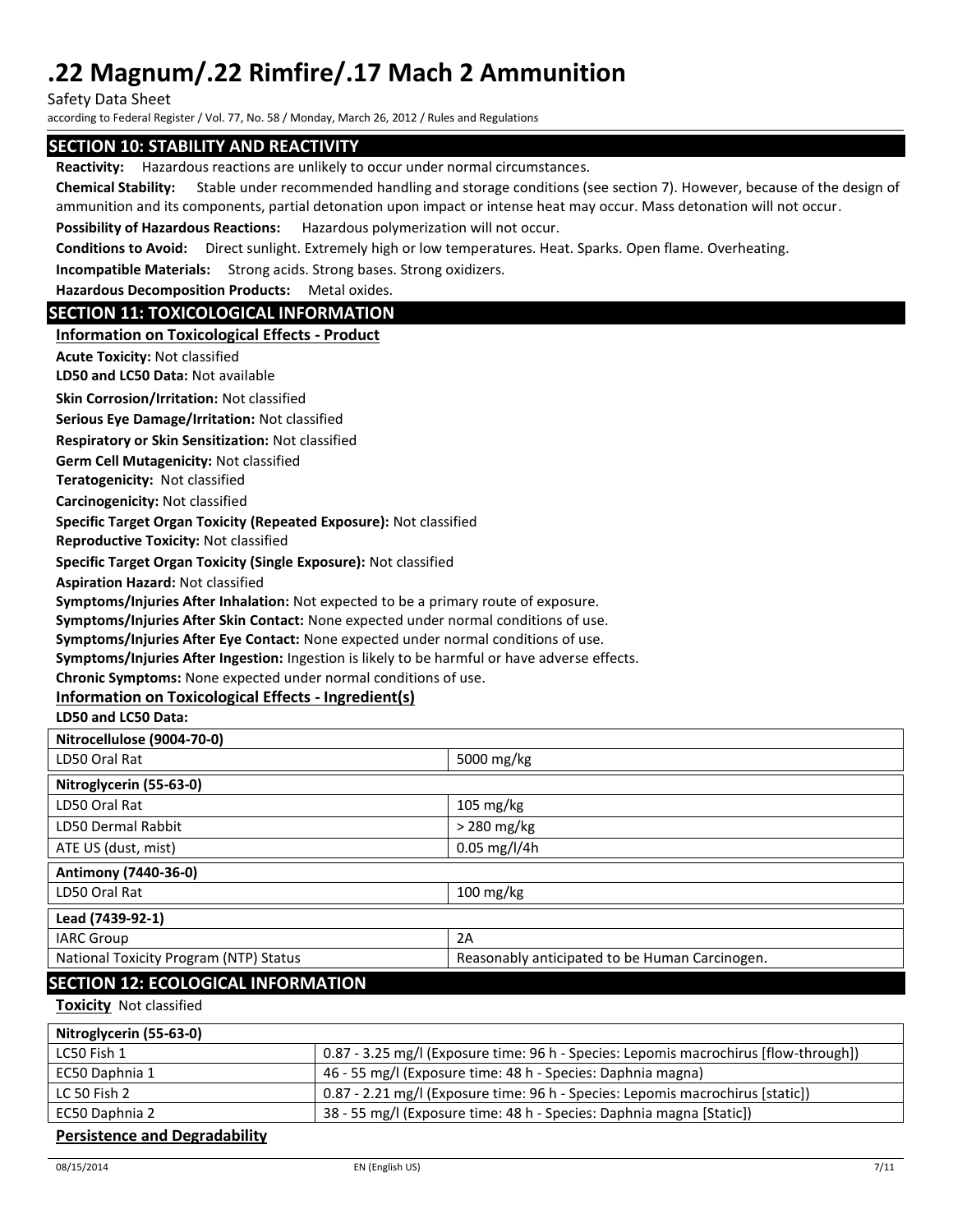Safety Data Sheet

according to Federal Register / Vol. 77, No. 58 / Monday, March 26, 2012 / Rules and Regulations

**Copper (7440-50-8)**

Persistence and Degradability | Not readily biodegradable.

### **Bioaccumulative Potential** Not available

**Mobility in Soil** Not available

**Other Adverse Effects**

**Other Information:** Avoid release to the environment.

## **SECTION 13: DISPOSAL CONSIDERATIONS**

**Waste Disposal Recommendations:** Destroy and dispose of in accordance with applicable local, state, provincial, territorial, federal and international regulations. Comply with regulations as defined in the Explosives Act of Canada and the provisions of the Bureau of Alcohol, Tobacco and Firearms regulations contained in 27 CFR part 555.

| <b>SECTION 14: TRANSPORT INFORMATION</b>        |
|-------------------------------------------------|
|                                                 |
| : CARTRIDGES, SMALL ARMS                        |
| 1.45                                            |
| 1.4<br>: UN0012                                 |
| 1.4S                                            |
| 14.1.1 Domestic Ground packaged per 49CFR173.63 |
| : None                                          |
| <b>Limited Quantity</b>                         |
| None                                            |
| None                                            |
| None                                            |
| 14.2 In Accordance with IMDG                    |
| : CARTRIDGES FOR WEAPONS, INERT PROJECTILE      |
| : 1.45                                          |
| : UN0012                                        |
| 1.4S                                            |
| $: F-B$                                         |
| $: S-X$                                         |
|                                                 |
| : CARTRIDGES, SMALL ARMS                        |
| UN0012                                          |
| $\mathbf{1}$                                    |
| 1.4S                                            |
| : 3L                                            |
|                                                 |
| : CARTRIDGES, SMALL ARMS                        |
| 1.4S                                            |
| 1.4<br>: UN0012                                 |
| 1.4S                                            |
|                                                 |

**Per 49CFR173.63(b):** *Limited quantities of Cartridges, small arms, Cartridges, power device, Cartridges for tools, blank, and Cases, cartridge, empty with primer.* (1)(i) Cartridges, small arms, Cartridges, power device (used to project fastening devices), Cartridges for tools, blank, and Cases, cartridge, empty with primer that have been classed as Division 1.4S explosive may be offered for transportation and transported as limited quantities when packaged in accordance with paragraph (b)(2) of this section. Packages containing such articles may be marked with either the marking prescribed in §172.315(a) or (b) of this subchapter and offered for transportation and transported by any mode. For transportation by aircraft, the package must conform to the applicable requirements of §173.27 of this part. In addition, packages containing such articles offered for transportation by aircraft must be marked with the proper shipping name as prescribed in the §172.101 Hazardous Materials Table of this subchapter. Packages containing such articles are not subject to the shipping paper requirements of subpart C of part 172 of this subchapter unless the material meets the definition of a hazardous substance, hazardous waste, marine pollutant, or is offered for transportation and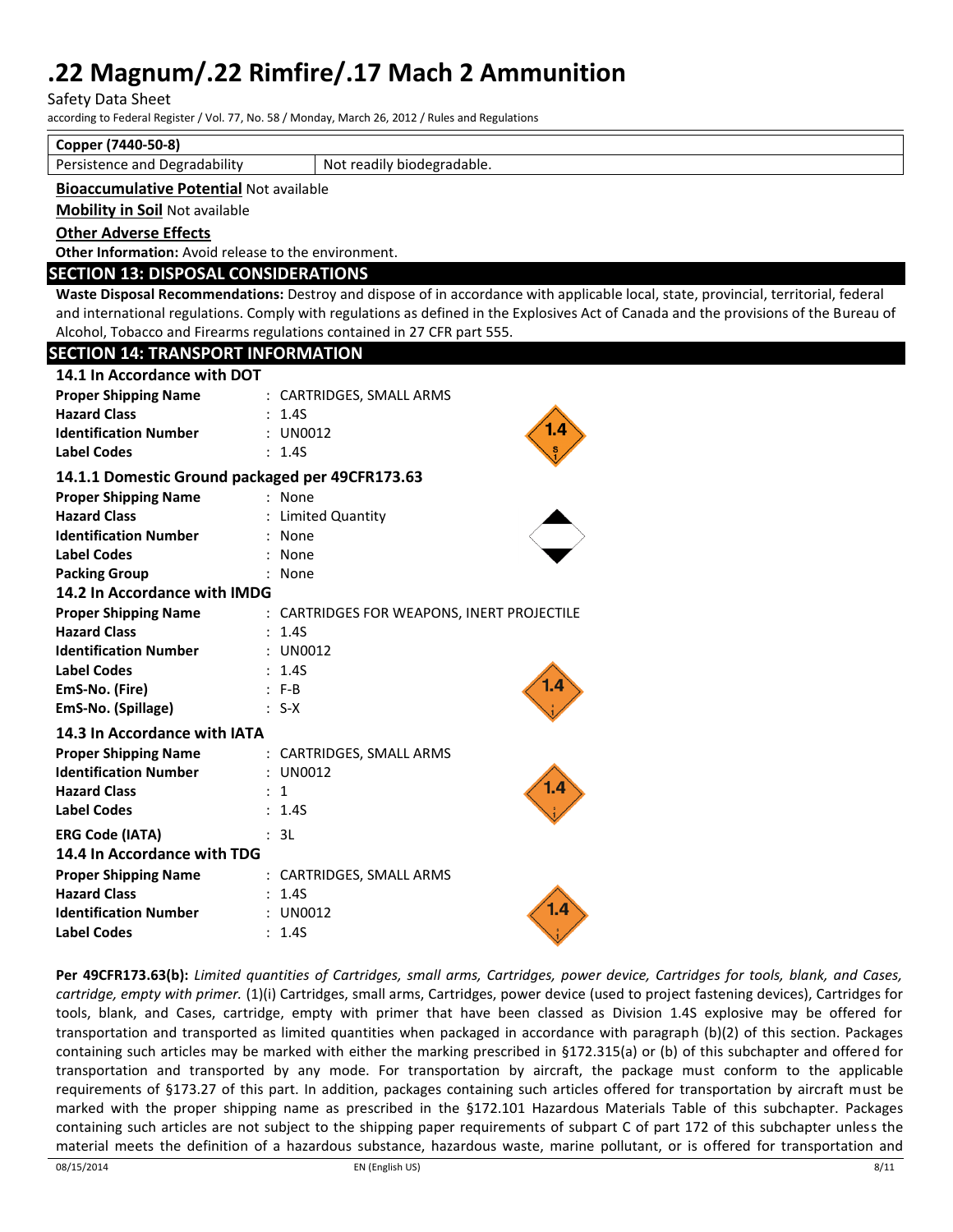Safety Data Sheet

according to Federal Register / Vol. 77, No. 58 / Monday, March 26, 2012 / Rules and Regulations

transported by aircraft or vessel. Additionally, packages containing such articles are excepted from the requirements of subparts E (Labeling) and F (Placarding) of part 172 of this subchapter.

| <b>SECTION 15: REGULATORY INFORMATION</b>                                                                                           |                                                                                                                 |  |
|-------------------------------------------------------------------------------------------------------------------------------------|-----------------------------------------------------------------------------------------------------------------|--|
| <b>US Federal Regulations</b>                                                                                                       |                                                                                                                 |  |
| .22 Rimfire/.17 Mach 2 Ammunition                                                                                                   |                                                                                                                 |  |
| <b>SARA Section 311/312 Hazard Classes</b>                                                                                          | Sudden release of pressure hazard                                                                               |  |
| Zinc (7440-66-6)                                                                                                                    |                                                                                                                 |  |
| Listed on the United States TSCA (Toxic Substances Control Act) inventory                                                           |                                                                                                                 |  |
| Listed on United States SARA Section 313                                                                                            |                                                                                                                 |  |
| <b>SARA Section 313 - Emission Reporting</b>                                                                                        | 1.0 % (dust or fume only)                                                                                       |  |
| Nitrocellulose (9004-70-0)                                                                                                          |                                                                                                                 |  |
| Listed on the United States TSCA (Toxic Substances Control Act) inventory                                                           |                                                                                                                 |  |
| Lead (7439-92-1)                                                                                                                    |                                                                                                                 |  |
| Listed on the United States TSCA (Toxic Substances Control Act) inventory                                                           |                                                                                                                 |  |
| Listed on United States SARA Section 313                                                                                            |                                                                                                                 |  |
| <b>SARA Section 313 - Emission Reporting</b>                                                                                        | 0.1%                                                                                                            |  |
| Copper (7440-50-8)                                                                                                                  |                                                                                                                 |  |
| Listed on the United States TSCA (Toxic Substances Control Act) inventory                                                           |                                                                                                                 |  |
| Listed on United States SARA Section 313                                                                                            |                                                                                                                 |  |
| <b>SARA Section 313 - Emission Reporting</b>                                                                                        | 1.0%                                                                                                            |  |
| Nitroglycerin (55-63-0)                                                                                                             |                                                                                                                 |  |
| Listed on the United States TSCA (Toxic Substances Control Act) inventory                                                           |                                                                                                                 |  |
| Listed on United States SARA Section 313                                                                                            |                                                                                                                 |  |
| <b>SARA Section 313 - Emission Reporting</b>                                                                                        | 1.0%                                                                                                            |  |
| Antimony (7440-36-0)                                                                                                                |                                                                                                                 |  |
| Listed on the United States TSCA (Toxic Substances Control Act) inventory                                                           |                                                                                                                 |  |
| Listed on United States SARA Section 313                                                                                            |                                                                                                                 |  |
| <b>SARA Section 313 - Emission Reporting</b>                                                                                        | 1.0%                                                                                                            |  |
| <b>US State Regulations</b>                                                                                                         |                                                                                                                 |  |
| Lead (7439-92-1)                                                                                                                    |                                                                                                                 |  |
| U.S. - California - Proposition 65 - Carcinogens List                                                                               | WARNING: This product contains chemicals known to the State of                                                  |  |
|                                                                                                                                     | California to cause cancer.                                                                                     |  |
| U.S. - California - Proposition 65 - Developmental Toxicity                                                                         | WARNING: This product contains chemicals known to the State of                                                  |  |
|                                                                                                                                     | California to cause birth defects.                                                                              |  |
| U.S. - California - Proposition 65 - Reproductive Toxicity -                                                                        | WARNING: This product contains chemicals known to the State of                                                  |  |
| Female                                                                                                                              | California to cause (Female) reproductive harm.                                                                 |  |
| U.S. - California - Proposition 65 - Reproductive Toxicity -<br>Male                                                                | WARNING: This product contains chemicals known to the State of<br>California to cause (Male) reproductive harm. |  |
|                                                                                                                                     |                                                                                                                 |  |
| Zinc (7440-66-6)                                                                                                                    |                                                                                                                 |  |
| U.S. - Massachusetts - Right To Know List                                                                                           |                                                                                                                 |  |
| U.S. - New Jersey - Right to Know Hazardous Substance List<br>U.S. - Pennsylvania - RTK (Right to Know) - Environmental Hazard List |                                                                                                                 |  |
| U.S. - Pennsylvania - RTK (Right to Know) List                                                                                      |                                                                                                                 |  |
| Nitrocellulose (9004-70-0)                                                                                                          |                                                                                                                 |  |
| U.S. - Massachusetts - Right To Know List                                                                                           |                                                                                                                 |  |
| U.S. - New Jersey - Right to Know Hazardous Substance List                                                                          |                                                                                                                 |  |
| U.S. - Pennsylvania - RTK (Right to Know) List                                                                                      |                                                                                                                 |  |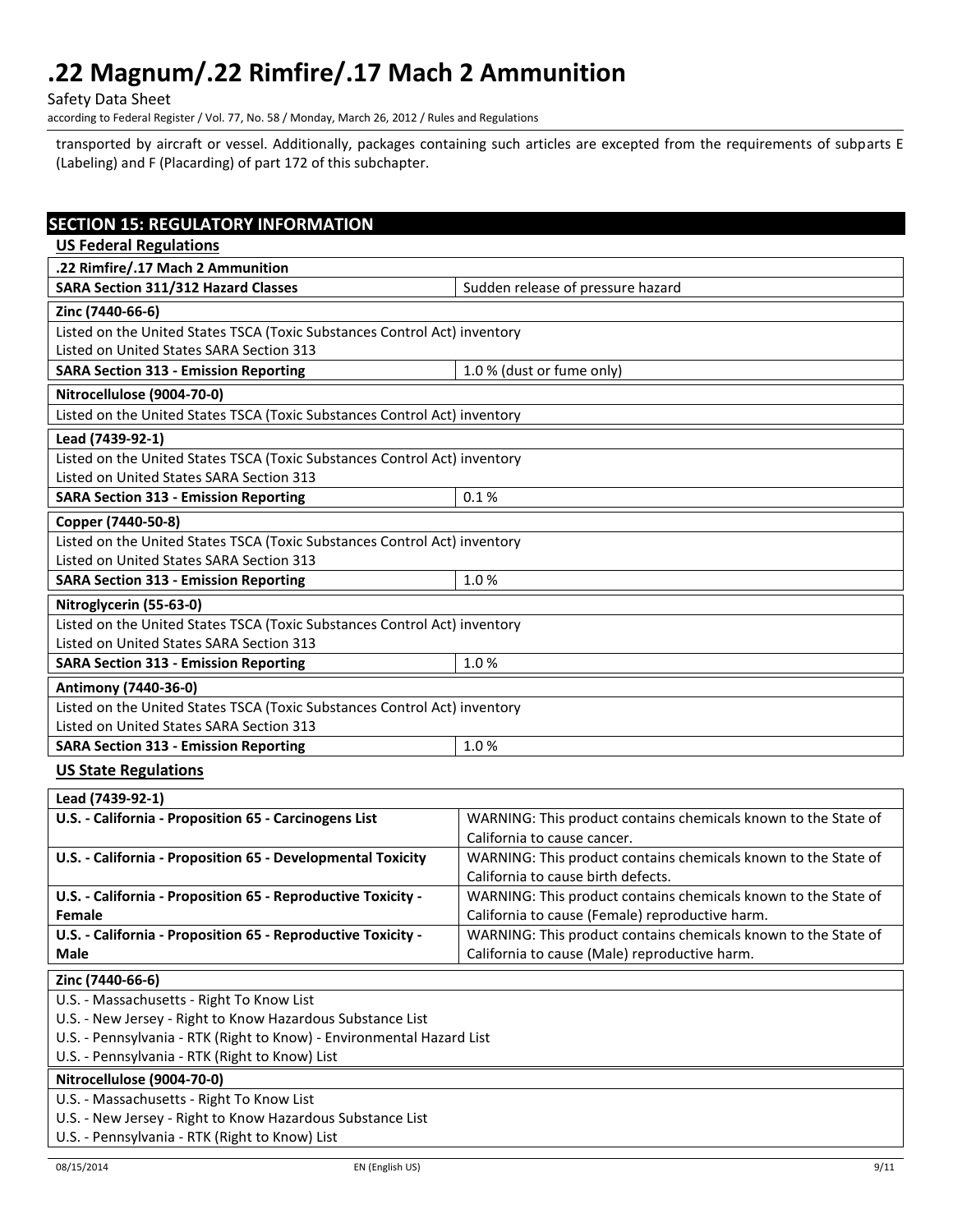Safety Data Sheet

according to Federal Register / Vol. 77, No. 58 / Monday, March 26, 2012 / Rules and Regulations

|                                                            | according to Federal Register / Vol. 77, No. 58 / Monday, March 26, 2012 / Rules and Regulations |  |
|------------------------------------------------------------|--------------------------------------------------------------------------------------------------|--|
| Lead (7439-92-1)                                           |                                                                                                  |  |
| U.S. - Massachusetts - Right To Know List                  |                                                                                                  |  |
| U.S. - New Jersey - Right to Know Hazardous Substance List |                                                                                                  |  |
|                                                            | U.S. - Pennsylvania - RTK (Right to Know) - Environmental Hazard List                            |  |
| U.S. - Pennsylvania - RTK (Right to Know) List             |                                                                                                  |  |
| Copper (7440-50-8)                                         |                                                                                                  |  |
| U.S. - Massachusetts - Right To Know List                  |                                                                                                  |  |
| U.S. - New Jersey - Right to Know Hazardous Substance List |                                                                                                  |  |
|                                                            | U.S. - Pennsylvania - RTK (Right to Know) - Environmental Hazard List                            |  |
| U.S. - Pennsylvania - RTK (Right to Know) List             |                                                                                                  |  |
| Nitroglycerin (55-63-0)                                    |                                                                                                  |  |
| U.S. - Massachusetts - Right To Know List                  |                                                                                                  |  |
| U.S. - New Jersey - Right to Know Hazardous Substance List |                                                                                                  |  |
|                                                            | U.S. - Pennsylvania - RTK (Right to Know) - Environmental Hazard List                            |  |
| U.S. - Pennsylvania - RTK (Right to Know) List             |                                                                                                  |  |
| Antimony (7440-36-0)                                       |                                                                                                  |  |
| U.S. - Massachusetts - Right To Know List                  |                                                                                                  |  |
| U.S. - New Jersey - Right to Know Hazardous Substance List |                                                                                                  |  |
|                                                            | U.S. - Pennsylvania - RTK (Right to Know) - Environmental Hazard List                            |  |
| U.S. - Pennsylvania - RTK (Right to Know) List             |                                                                                                  |  |
| <b>Canadian Regulations</b>                                |                                                                                                  |  |
| .22 Rimfire/.17 Mach 2 Ammunition                          |                                                                                                  |  |
| <b>WHMIS Classification</b>                                | Note: Explosives are not regulated under WHMIS. They are subject to the regulations of the       |  |
|                                                            | <b>Explosives Act of Canada.</b>                                                                 |  |
| Zinc (7440-66-6)                                           |                                                                                                  |  |
| Listed on the Canadian DSL (Domestic Sustances List)       |                                                                                                  |  |
| <b>WHMIS Classification</b>                                | Uncontrolled product according to WHMIS classification criteria                                  |  |
| Nitrocellulose (9004-70-0)                                 |                                                                                                  |  |
| Listed on the Canadian DSL (Domestic Sustances List)       |                                                                                                  |  |
| <b>WHMIS Classification</b>                                | Note: Explosives are not regulated under WHMIS. They are subject to the regulations of the       |  |
|                                                            | <b>Explosives Act of Canada.</b>                                                                 |  |
| Lead (7439-92-1)                                           |                                                                                                  |  |
| Listed on the Canadian DSL (Domestic Sustances List)       |                                                                                                  |  |
| Listed on the Canadian IDL (Ingredient Disclosure List)    |                                                                                                  |  |
| <b>IDL Concentration 0.1%</b>                              |                                                                                                  |  |
| <b>WHMIS Classification</b>                                | Uncontrolled product according to WHMIS classification criteria                                  |  |
| Copper (7440-50-8)                                         |                                                                                                  |  |
|                                                            |                                                                                                  |  |
| Listed on the Canadian DSL (Domestic Sustances List)       |                                                                                                  |  |

IDL Concentration 1 %

Listed on the Canadian IDL (Ingredient Disclosure List)

WHMIS Classification | Uncontrolled product according to WHMIS classification criteria

**Nitroglycerin (55-63-0)** Listed on the Canadian DSL (Domestic Sustances List) WHMIS Classification **Note: Explosives are not regulated under WHMIS. They are subject to the regulations of the Explosives Act of Canada.**

## **Antimony (7440-36-0)** Listed on the Canadian DSL (Domestic Sustances List) Listed on the Canadian IDL (Ingredient Disclosure List) IDL Concentration 1 %